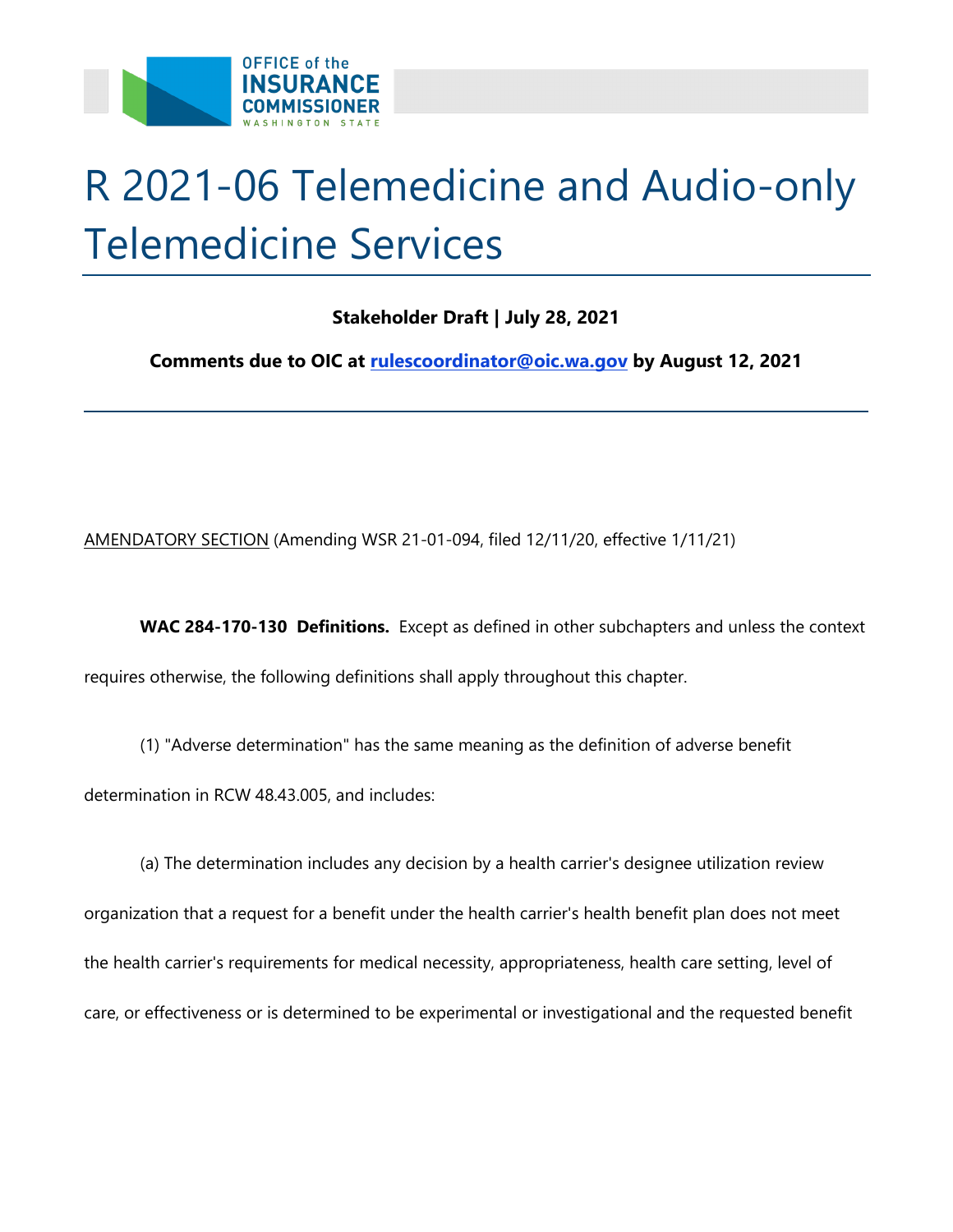is therefore denied, reduced, or terminated or payment is not provided or made, in whole or in part for the benefit;

(b) The denial, reduction, termination, or failure to provide or make payment, in whole or in part, for a benefit based on a determination by a health carrier or its designee utilization review organization of a covered person's eligibility to participate in the health carrier's health benefit plan;

(c) Any prospective review or retrospective review determination that denies, reduces, or terminates or fails to provide or make payment in whole or in part for a benefit;

(d) A rescission of coverage determination; or

(e) A carrier's denial of an application for coverage.

 (2) "Allowed amount" means the maximum portion of a billed charge a health carrier will pay, including any applicable enrollee cost-sharing responsibility, for a covered health care service or item rendered by a participating provider or facility or by a nonparticipating provider or facility.

(3)(a) "Audio-only telemedicine" means the delivery of health care services through the use of audio-only technology, permitting real-time communication between the patient at the originating site and the provider, for the purpose of diagnosis, consultation, or treatment.

 (b) "Audio-only telemedicine" does not include real-time communication between a covered person and a provider that begins with the use of audio and visual technology but due to unanticipated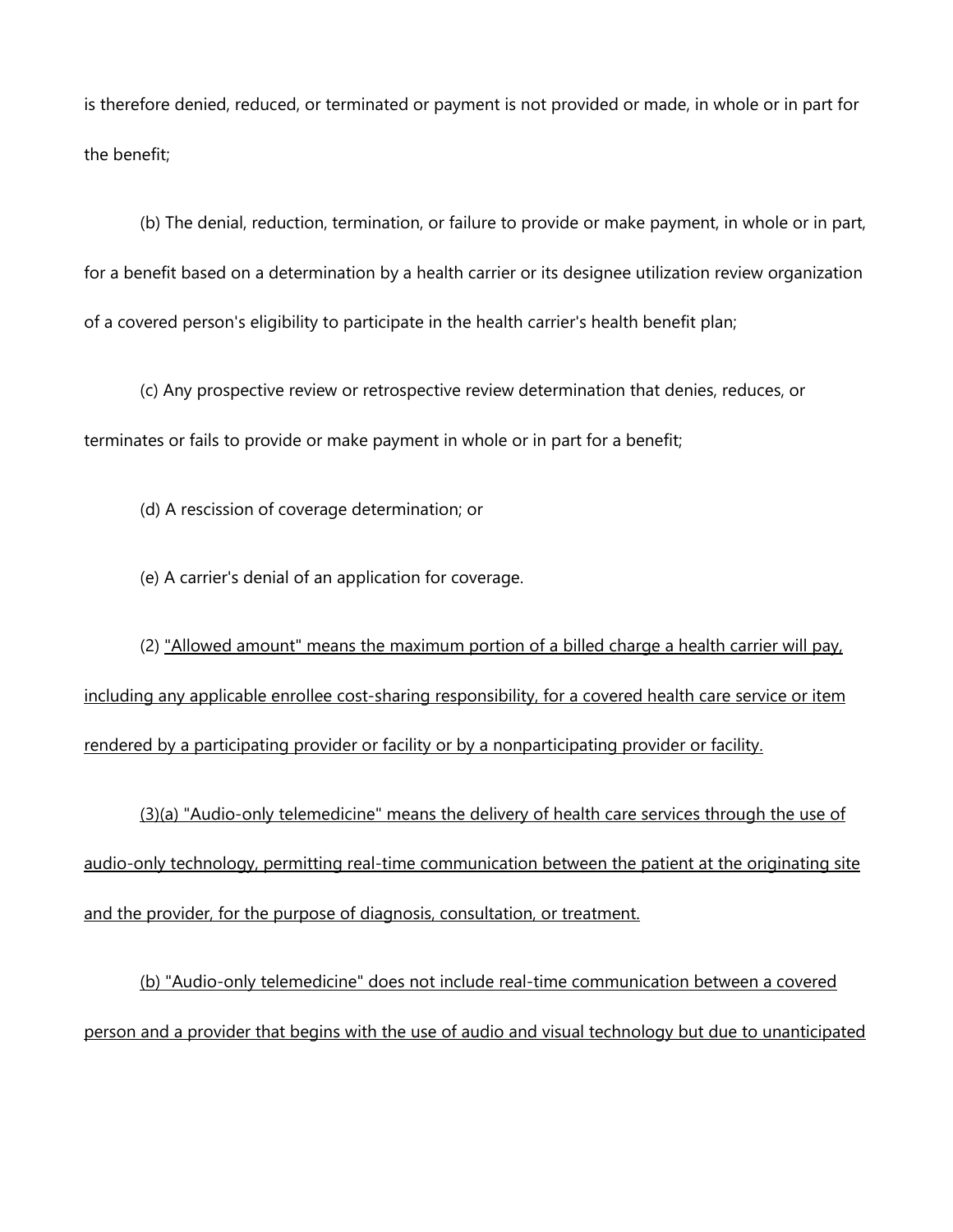circumstances must shift to audio-only technology in order to continue communication between the provider and covered person.

(c) "Audio-only telemedicine" also does not include:

(i) The use of facsimile, email, voice mail or text messages; or

(ii) The delivery of health care services that are customarily delivered by audio-only technology and customarily not billed as separate services by the provider, such as the sharing of laboratory results.

 $(4)$  "Authorization" or "certification" means a determination by the carrier that an admission, extension of stay, or other health care service has been reviewed and, based on the information provided, meets the clinical requirements for medical necessity, appropriateness, level of care, or effectiveness in relation to the applicable health plan.

 $((4))$  (5) "Clinical review criteria" means the written screens, or screening procedures, decision rules, medical protocols, or clinical practice guidelines used by the carrier as an element in the evaluation of medical necessity and appropriateness of requested admissions, procedures, and services, including prescription drug benefits, under the auspices of the applicable health plan. Clinical approval criteria has the same meaning as clinical review criteria.

 $((4))$  (6) "Covered health condition" means any disease, illness, injury or condition of health risk covered according to the terms of any health plan.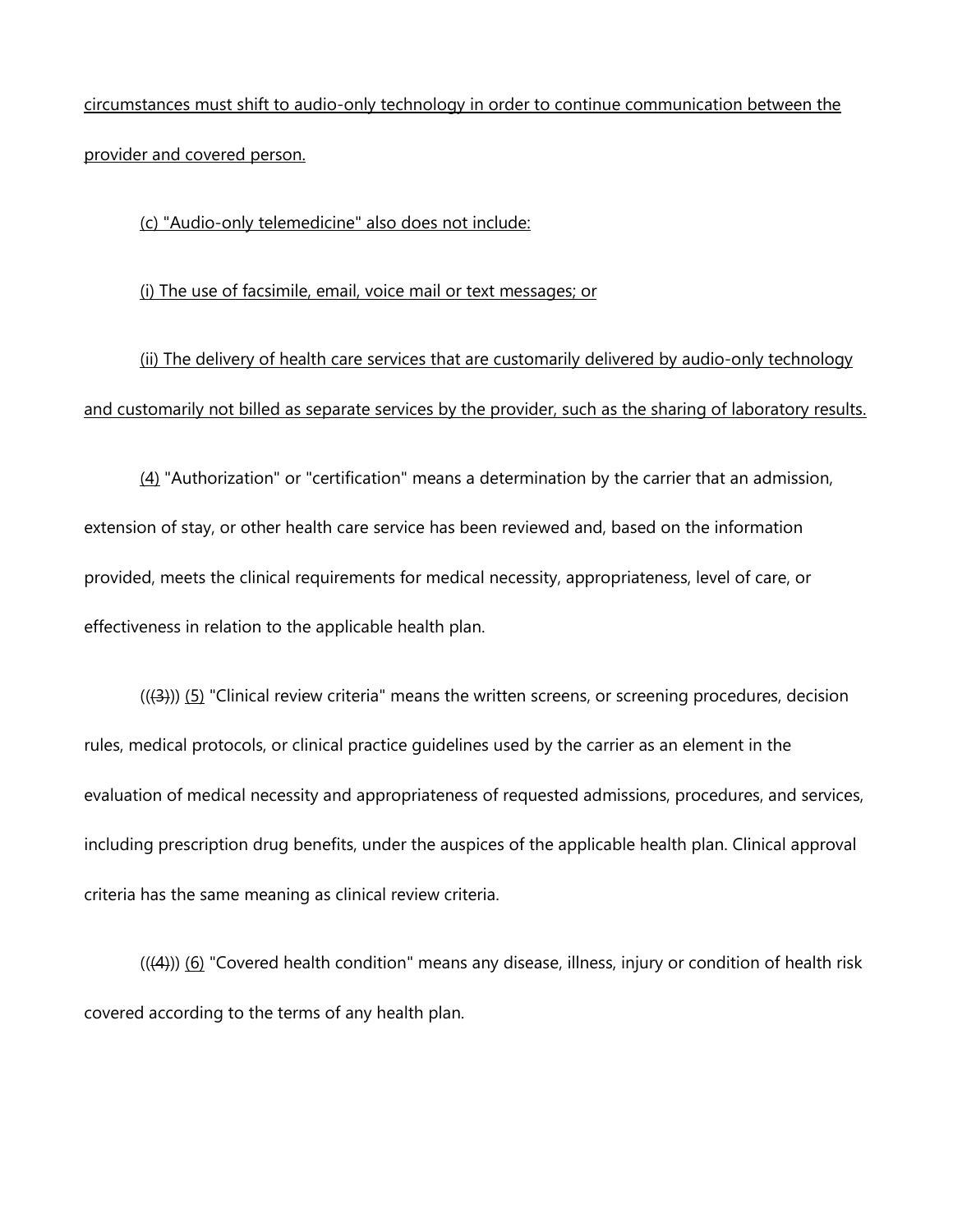$((15))$  ( $(7)$  "Covered person" or "enrollee" means an individual covered by a health plan including a subscriber, policyholder, or beneficiary of a group plan.

#### $((46))$  ( $(8)$  "Disciplining authority" has the same meaning as in RCW 18.130.020.

(9) "Distant site" means the site at which a physician or other licensed provider, delivering a professional service, is physically located at the time the service is provided through telemedicine.

(10) "Emergency medical condition" means the emergent and acute onset of a symptom or symptoms, including severe pain or emotional distress, that would lead a prudent layperson acting reasonably to believe that a health condition exists that requires immediate medical, mental health, or substance use disorder treatment attention, if failure to provide medical, mental health, or substance use disorder treatment attention would result in serious impairment to bodily functions or serious dysfunction of a bodily organ or part, or would place the person's health in serious jeopardy.

 $((\overline{(7)}))$  (11) "Emergency services" has the meaning set forth in RCW 48.43.005.

 health carriers directly providing services, health care providers, or health care facilities by enrollees and  $(((8)))(12)$  "Enrollee point-of-service cost-sharing" or "cost-sharing" means amounts paid to may include copayments, coinsurance, or deductibles.

#### $((9))$  (13) "Established relationship" means:

(a) The covered person has had at least one in-person appointment within the past year with the provider providing audio-only telemedicine, with a provider employed at the same clinic as the provider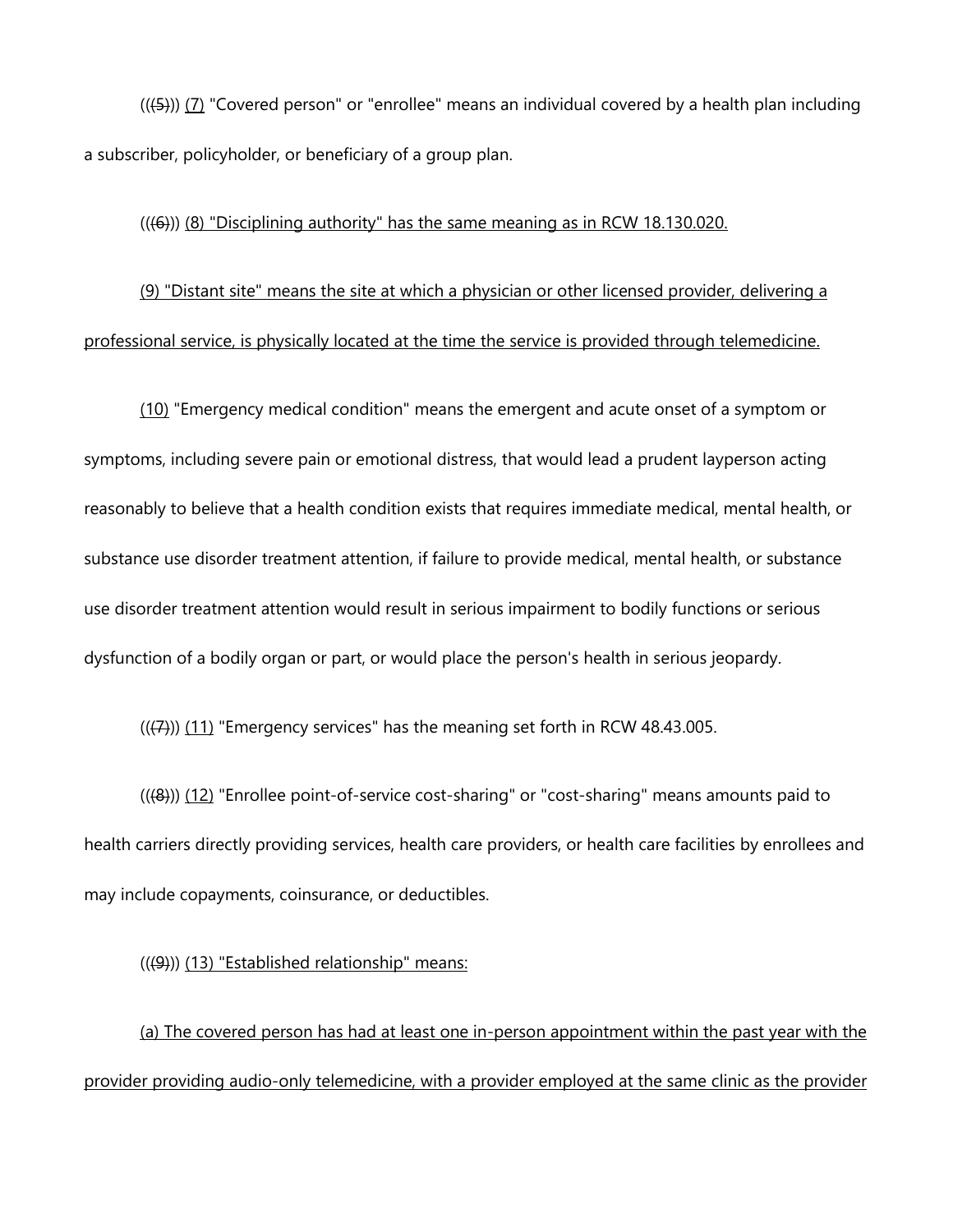providing audio-only telemedicine, or with a provider who is the designated back up or substitute provider for the provider providing audio-only telemedicine who is on leave and is not associated with an established clinic; or

 person appointment with the covered person participates in the discussion with the provider to whom (b) The covered person was referred to the provider providing audio-only telemedicine by another provider who has had at least one in-person appointment with the covered person within the past year and has provided relevant medical information to the provider providing audio-only telemedicine. A referral includes circumstances in which the provider who has had at least one inthe covered person has been referred.

 hospitals and other licensed inpatient centers, ambulatory surgical or treatment centers, skilled nursing (14) "Facility" means an institution providing health care services including, but not limited to, centers, residential treatment centers, diagnostic, laboratory, and imaging centers, and rehabilitation and other therapeutic settings, and as defined in RCW 48.43.005.

 $(((10)))(15)$  "Formulary" means a listing of drugs used within a health plan.

 $(((11)))(16)$  "Grievance" has the meaning set forth in RCW 48.43.005.

 $(((12)))(17)$  "Health care provider" or "provider" means:

(a) A person regulated under Title 18 RCW or chapter 70.127 RCW, to practice health or healthrelated services or otherwise practicing health care services in this state consistent with state law; or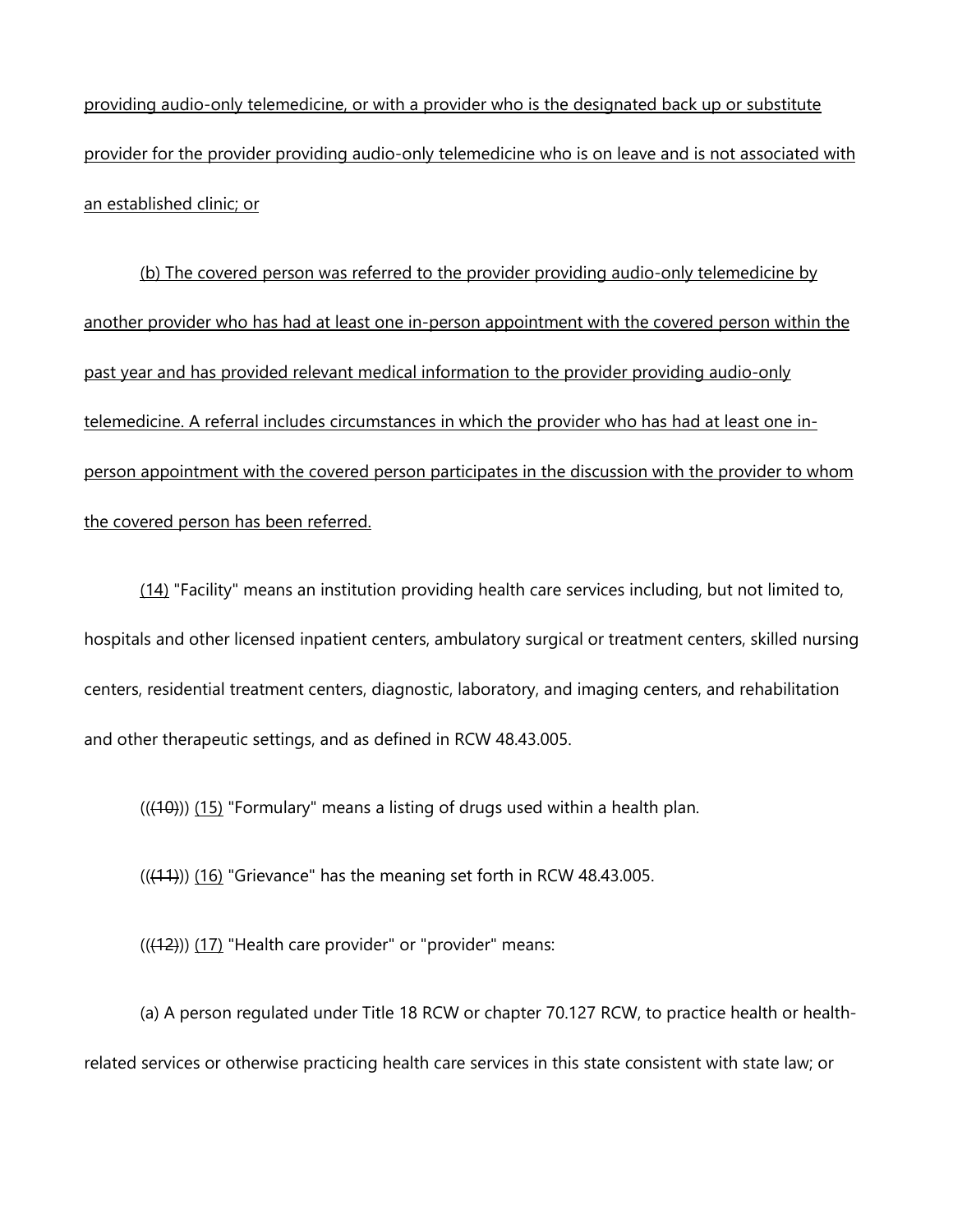(b) An employee or agent of a person described in (a) of this subsection, acting in the course and scope of his or her employment.

 $((+3))$  (18) "Health care service" or "health service" means that service offered or provided by health care facilities and health care providers relating to the prevention, cure, or treatment of illness, injury, or disease.

 $(((14)))(19)$  "Health carrier" or "carrier" means a disability insurance company regulated under chapter 48.20 or 48.21 RCW, a health care service contractor as defined in RCW 48.44.010, and a health maintenance organization as defined in RCW 48.46.020, and includes "issuers" as that term is used in The Patient Protection and Affordable Care Act (P.L. 111-148, as amended (2010)).

 $((45))$  (20) "Health plan" or "plan" means any individual or group policy, contract, or agreement offered by a health carrier to provide, arrange, reimburse, or pay for health care service except the following:

(a) Long-term care insurance governed by chapter 48.84 RCW;

(b) Medicare supplemental health insurance governed by chapter 48.66 RCW;

(c) Limited health care service offered by limited health care service contractors in accordance with RCW 48.44.035;

(d) Disability income;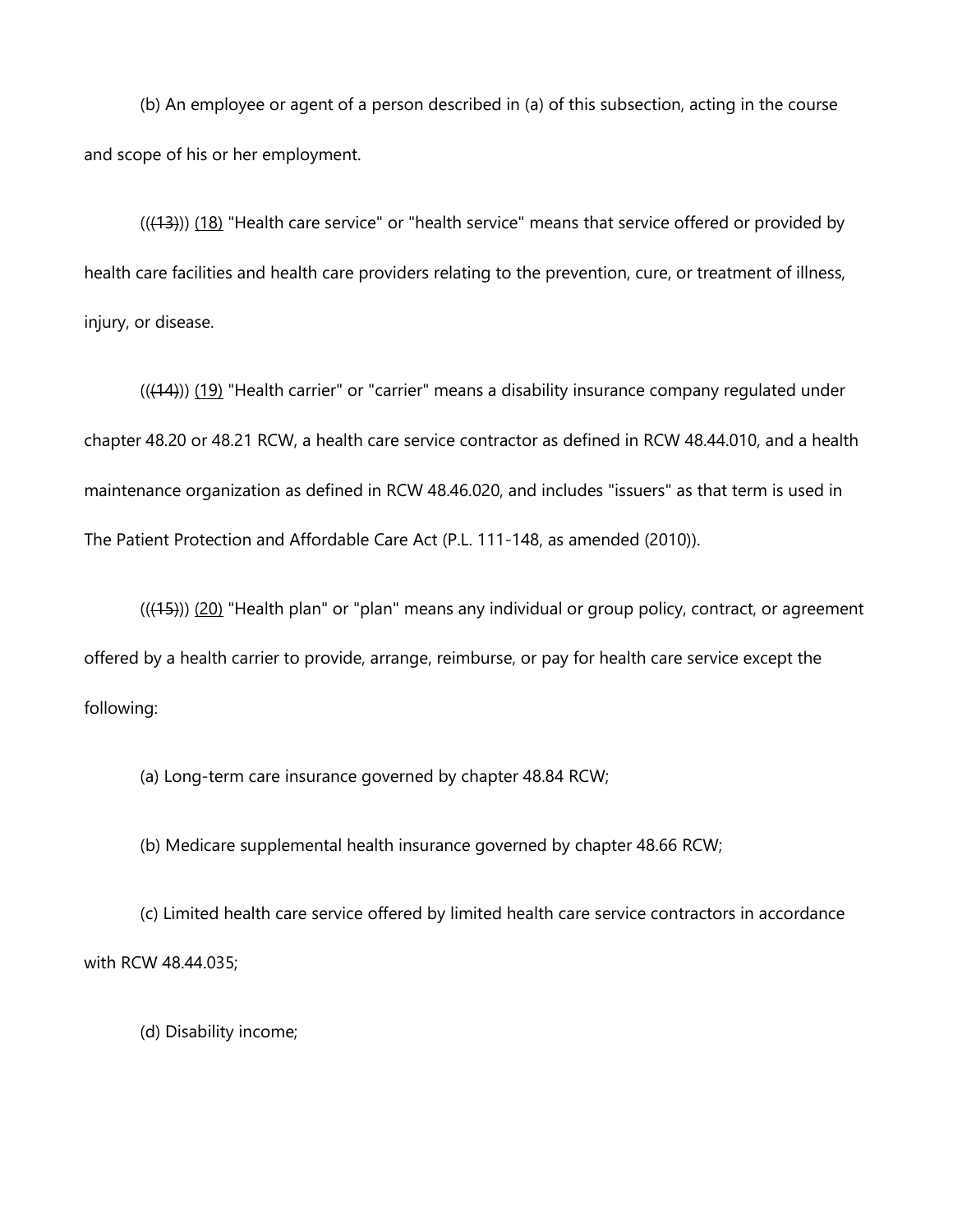(e) Coverage incidental to a property/casualty liability insurance policy such as automobile personal injury protection coverage and homeowner guest medical;

(f) Workers' compensation coverage;

(g) Accident only coverage;

 (h) Specified disease and hospital confinement indemnity when marketed solely as a supplement to a health plan;

(i) Employer-sponsored self-funded health plans;

(j) Dental only and vision only coverage; and

(k) Plans deemed by the insurance commissioner to have a short-term limited purpose or duration, or to be a student-only plan that is guaranteed renewable while the covered person is enrolled as a regular full-time undergraduate or graduate student at an accredited higher education institution, after a written request for such classification by the carrier and subsequent written approval by the insurance commissioner.

### (((16))) (21) "Hospital" means a facility licensed under chapter 70.41, 71.12, or 72.23 RCW.

(22) "Indian health care provider" means:

(a) The Indian Health Service, an agency operated by the U.S. Department of Health and Human Services established by the Indian Health Care Improvement Act, Section 601, 25 U.S.C. Sec. 1661;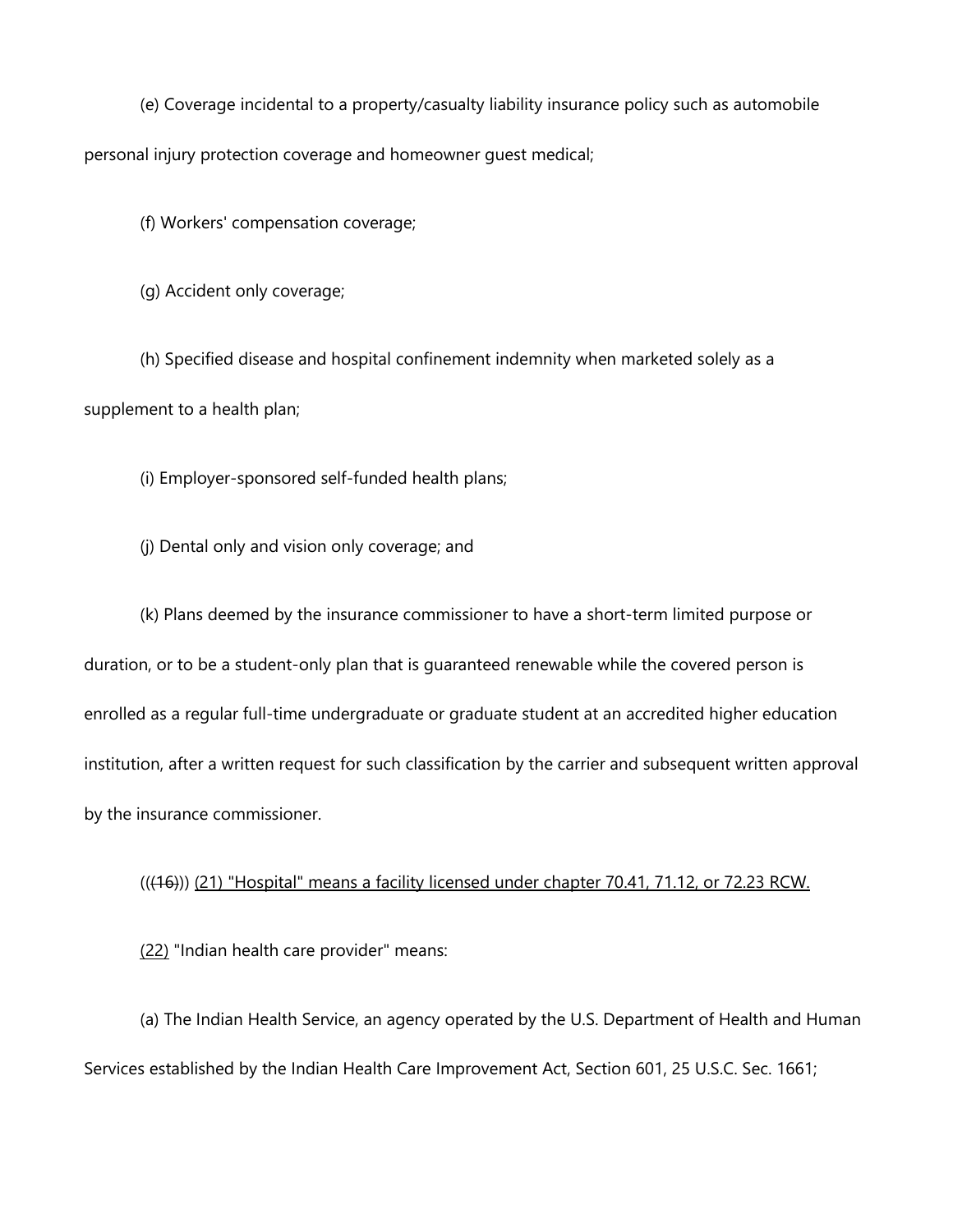(b) An Indian tribe, as defined in the Indian Health Care Improvement Act, Section 4(14), 25 U.S.C. Sec. 1603(14), that operates a health program under a contract or compact to carry out programs of the Indian Health Service pursuant to the Indian Self-Determination and Education Assistance Act (ISDEAA), 25 U.S.C. Sec. 450 et seq.;

(c) A tribal organization, as defined in the Indian Health Care Improvement Act, Section 4(26), 25 U.S.C. Sec. 1603(26), that operates a health program under a contract or compact to carry out programs of the Indian Health Service pursuant to the ISDEAA, 25 U.S.C. Sec. 450 et seq.;

 (d) An Indian tribe, as defined in the Indian Health Care Improvement Act, Section 4(14), 25 U.S.C. Sec. 1603(14), or tribal organization, as defined in the Indian Health Care Improvement Act, Section 4(26), 25 U.S.C. Sec. 1603(26), that operates a health program with funding provided in whole or part pursuant to 25 U.S.C. Sec. 47 (commonly known as the Buy Indian Act); or

(e) An urban Indian organization that operates a health program with funds in whole or part provided by Indian Health Service under a grant or contract awarded pursuant to Title V of the Indian Health Care Improvement Act, Section 4(29), 25 U.S.C. Sec. 1603(29).

 $((+7))$   $(23)$  "Managed care plan" means a health plan that coordinates the provision of covered health care services to a covered person through the use of a primary care provider and a network.

 $((18))$   $(24)$  "Medically necessary" or "medical necessity" in regard to mental health services and pharmacy services is a carrier determination as to whether a health service is a covered benefit because the service is consistent with generally recognized standards within a relevant health profession.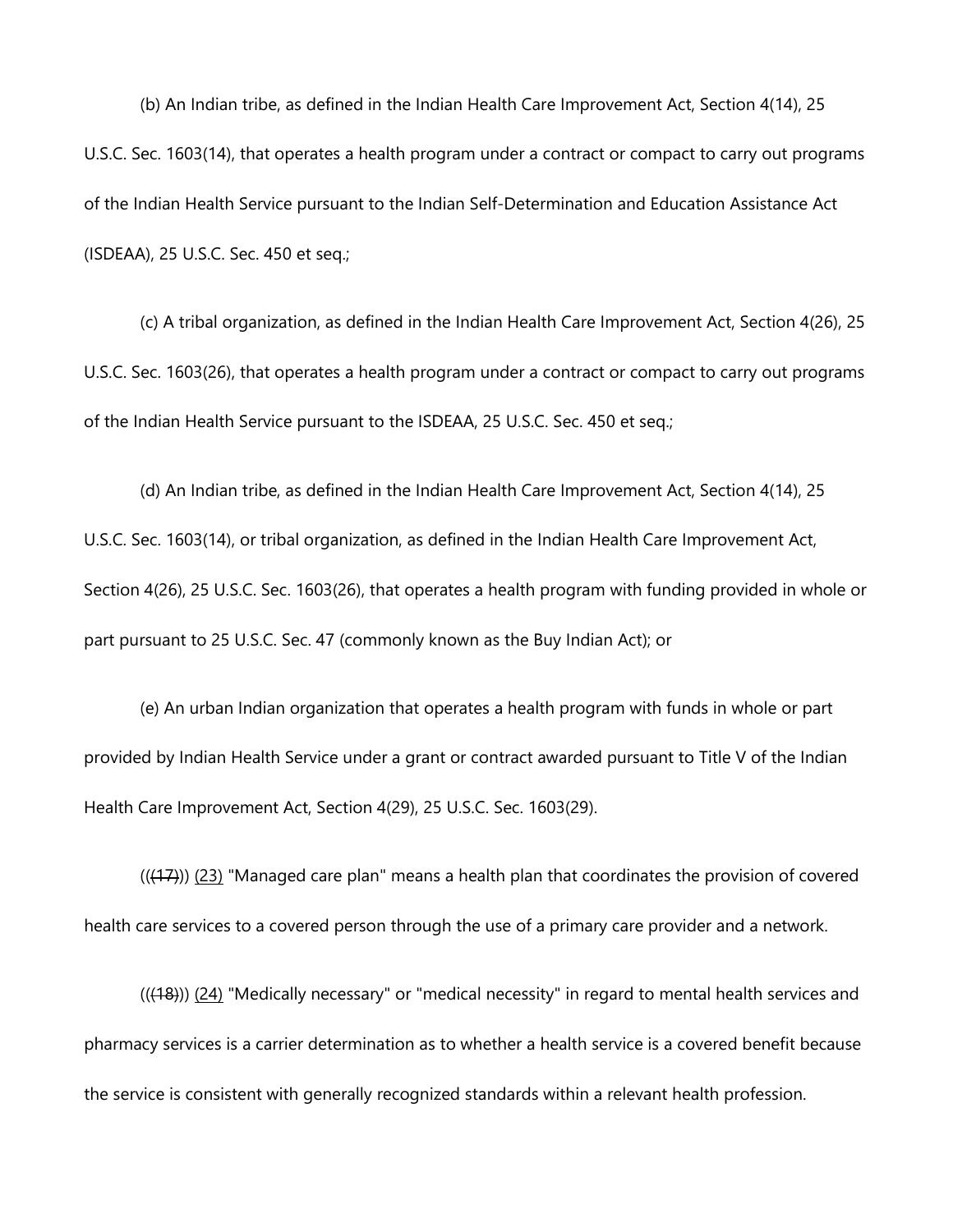$((49))$   $(25)$  "Mental health provider" means a health care provider or a health care facility authorized by state law to provide mental health services.

 ameliorate the effects of a mental disorder listed in the most current version of the Diagnostic and  $((20))$  (26) "Mental health services" means in-patient or out-patient treatment including, but not limited to, partial hospitalization, residential treatment, out-patient facility-based treatment, intensive outpatient treatment, emergency services, or prescription drugs to manage, stabilize, or Statistical Manual of Mental Disorders (DSM) published by the American Psychiatric Association, including diagnoses and treatment for substance use disorder.

 $((21))$  (27) "Network" means the group of participating providers and facilities providing health care services to a particular health plan or line of business (individual, small, or large group). A health plan network for issuers offering more than one health plan may be smaller in number than the total number of participating providers and facilities for all plans offered by the carrier.

(((22))) (28) "Originating site" means the physical location of a patient receiving health care services through telemedicine, and includes those sites described in WAC 284-170-433.

(29) "Out-patient therapeutic visit" or "out-patient visit" means a clinical treatment session with a mental health provider of a duration consistent with relevant professional standards used by the carrier to determine medical necessity for the particular service being rendered, as defined in Physicians Current Procedural Terminology, published by the American Medical Association.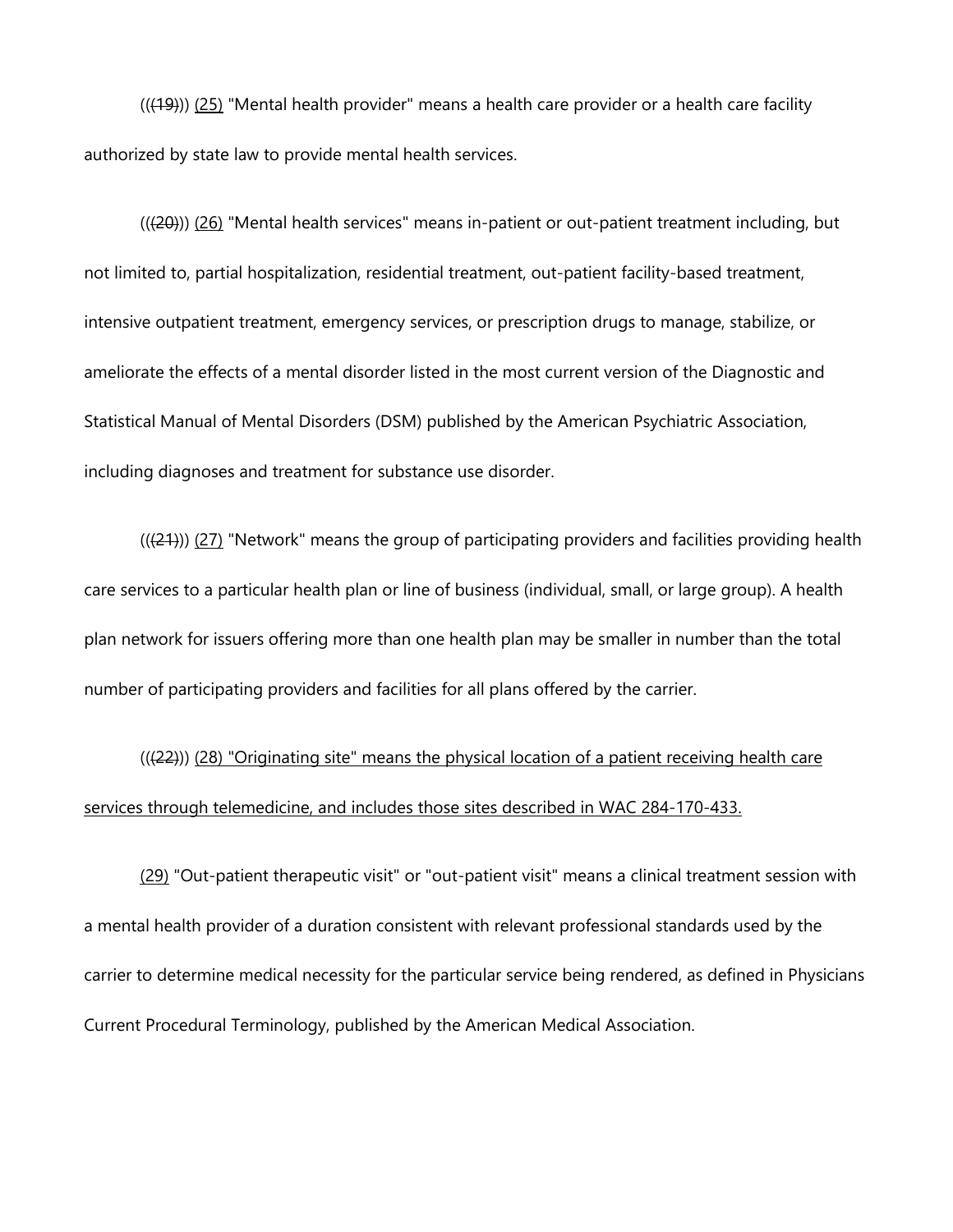((<del>(23)</del>)) <u>(30)</u> "Participating provider" and "participating facility" mean a facility or provider who, under a contract with the health carrier or with the carrier's contractor or subcontractor, has agreed to provide health care services to covered persons with an expectation of receiving payment, other than coinsurance, copayments, or deductibles, from the health carrier rather than from the covered person.

 $((24))$  (31) "Patient consent" means a voluntary and informed decision by a patient to consent to be billed for an audio-only telemedicine service under RCW 48.43.735.

 joint stock company, a trust, an unincorporated organization, any similar entity, or any combination of (32) "Person" means an individual, a corporation, a partnership, an association, a joint venture, a the foregoing.

((<del>(25)</del>)) <u>(33)</u> "Pharmacy services" means the practice of pharmacy as defined in chapter 18.64 RCW and includes any drugs or devices as defined in chapter 18.64 RCW.

 $((26))$  (34) "Primary care provider" means a participating provider who supervises, coordinates, or provides initial care or continuing care to a covered person, and who may be required by the health carrier to initiate a referral for specialty care and maintain supervision of health care services rendered to the covered person.

 $((27))$  (35) "Preexisting condition" means any medical condition, illness, or injury that existed any time prior to the effective date of coverage.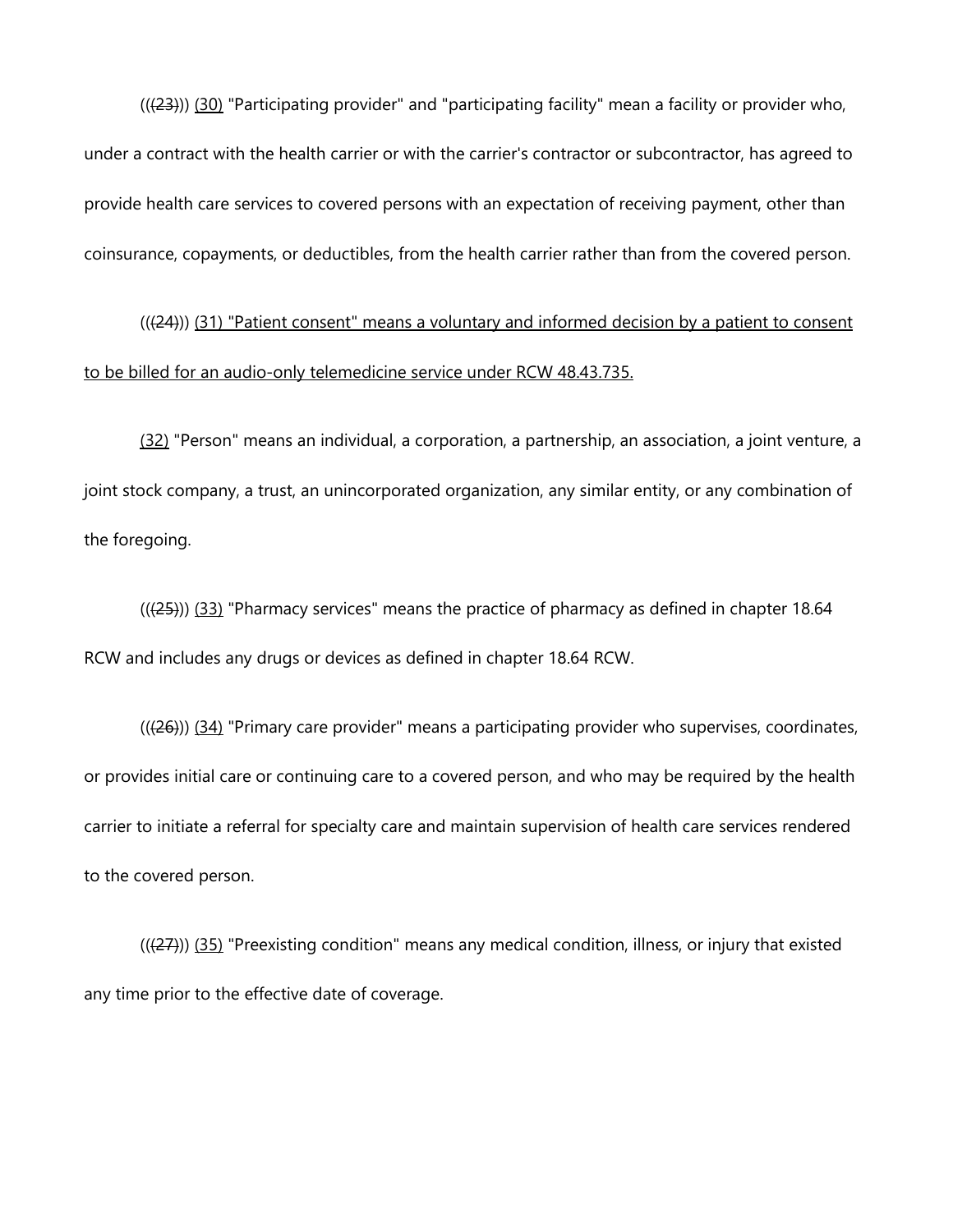$((28))$  (36) "Premium" means all sums charged, received, or deposited by a health carrier as consideration for a health plan or the continuance of a health plan. Any assessment or any "membership," "policy," "contract," "service," or similar fee or charge made by a health carrier in consideration for a health plan is deemed part of the premium. "Premium" shall not include amounts paid as enrollee point-of-service cost-sharing.

(((29))) (37) "Real time communication" means synchronous and live communication between a provider and a patient. It does not include delayed or recorded messages, such as email, facsimile or voice mail.

(38) "Same amount of compensation" means providers are reimbursed by a carrier using the same allowed amount for telemedicine services as they would if the service had been provided inperson unless negotiation has been undertaken under WAC 284-170-433(2). Where consumer costsharing applies to telemedicine services, the consumer's payment combined with the carrier's payment must be the same amount of compensation, or allowed amount as the carrier would pay the provider if the telemedicine service had been provided in person. Where an alternative payment methodology other than fee-for-service payment would apply to an in-person service, "same amount of compensation" means providers are reimbursed by a carrier using the same alternative payment methodology that would be used for the same service if provided in-person, unless negotiation has been undertaken under WAC 284-170-433(2).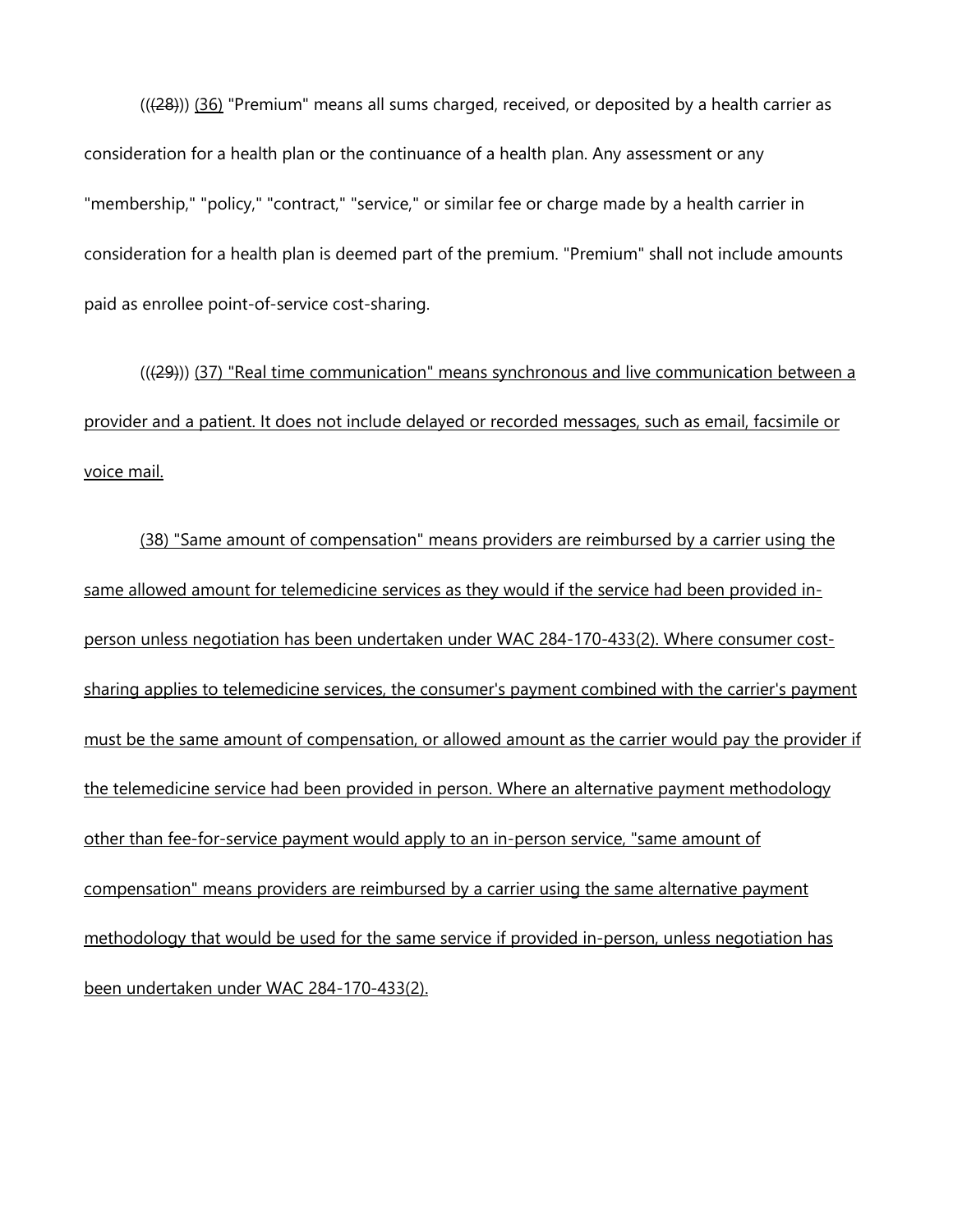(39) "Service area" means the geographic area or areas where a specific product is issued, accepts members or enrollees, and covers provided services. A service area must be defined by the county or counties included unless, for good cause, the commissioner permits limitation of a service area by zip code. Good cause includes geographic barriers within a service area, or other conditions that make offering coverage throughout an entire county unreasonable.

 $((30))$  (40) "Small group plan" means a health plan issued to a small employer as defined under RCW 48.43.005(34) comprising from one to fifty eligible employees.

 $((31))$  (41) "Store and forward technology" means use of an asynchronous transmission of a covered person's medical information from an originating site to the health care provider at a distant site which results in medical diagnosis and management of the covered person, and does not include the use of audio-only telephone, facsimile, email, voice mail or text messaging.

(42) "Substance use disorder services" means in-patient or out-patient treatment including, but not limited to, partial hospitalization, residential treatment, or out-patient facility-based treatment, intensive outpatient treatment, emergency services, or prescription drugs to manage, stabilize, or ameliorate the effects of a substance use disorder listed in the most current version of the *Diagnostic and Statistical Manual of Mental Disorders* (DSM) published by the American Psychiatric Association, including diagnoses and treatment for substance use disorder.

 $((32))$  (43) "Substitute drug" means a prescription medication, drug or therapy that a carrier covers based on an exception request. When the exception request is based on therapeutic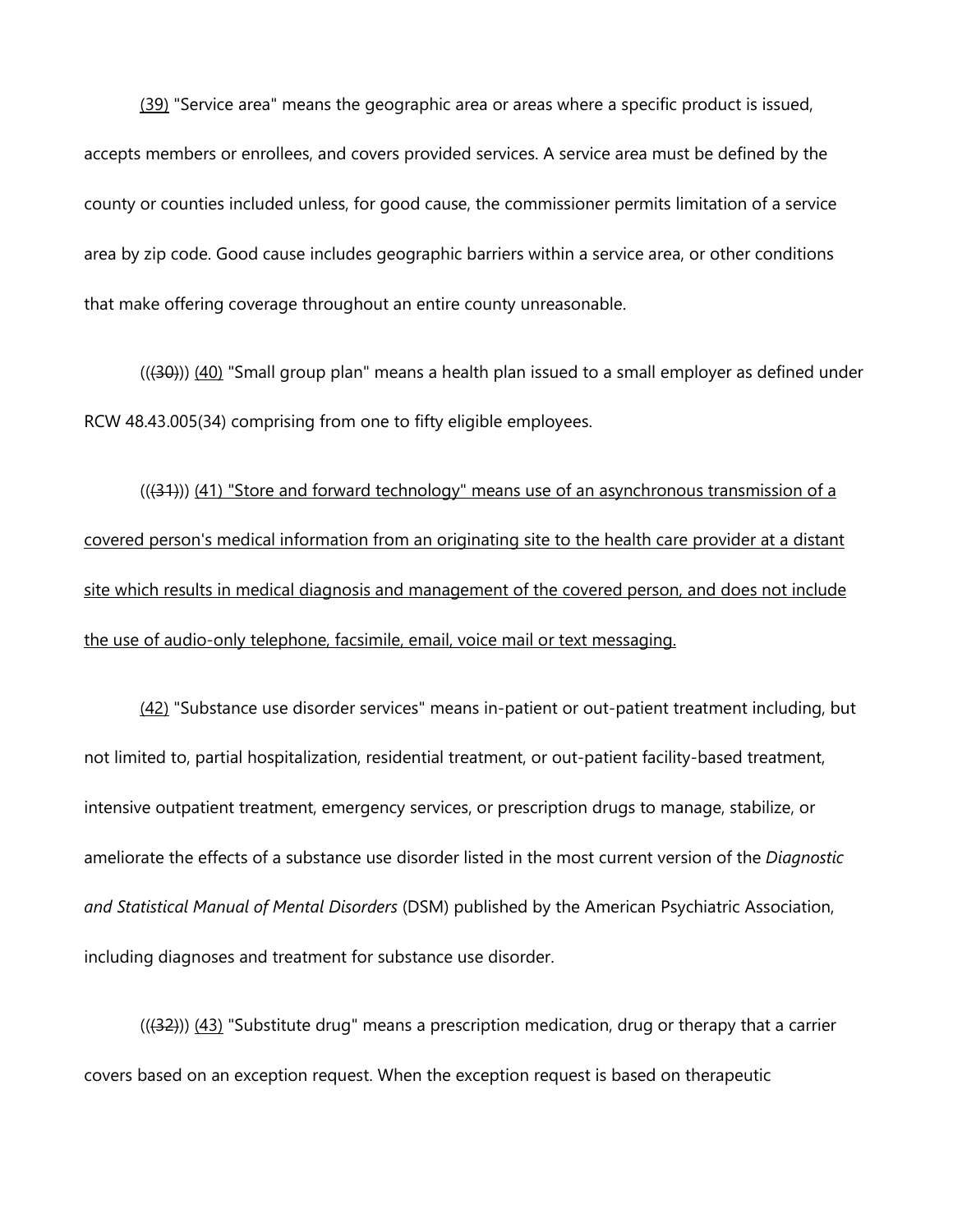equivalence, a substitute drug means a therapeutically equivalent substance as defined in chapter 69.41 RCW.

 $((33))$   $(44)$  "Supplementary pharmacy services" or "other pharmacy services" means pharmacy services involving the provision of drug therapy management and other services not required under state and federal law but that may be rendered in connection with dispensing, or that may be used in disease prevention or disease management.

 treatment. For purposes of this chapter, "telemedicine" does not include facsimile, email, voice mail or (45) "Telemedicine" means the delivery of health care services through the use of interactive audio and video technology or audio-only technology, permitting real-time communication between the patient at the originating site and the provider, for the purpose of diagnosis, consultation, or text messaging.

[Statutory Authority: RCW 48.02.060 and 48.43.765. WSR 21-01-094 (Matter No. R 2019-05), § 284-170- 130, filed 12/11/20, effective 1/11/21. Statutory Authority: RCW 48.02.060. WSR 16-07-144 (Matter No. R 2016-01), § 284-170-130, filed 3/23/16, effective 4/23/16.]

#### NEW SECTION

 **WAC 284-170-433 Provider contracts—Telemedicine.** (1)(a) Every participating provider contract must, for health plans issued or renewed on or after January 1, 2017, provide that a health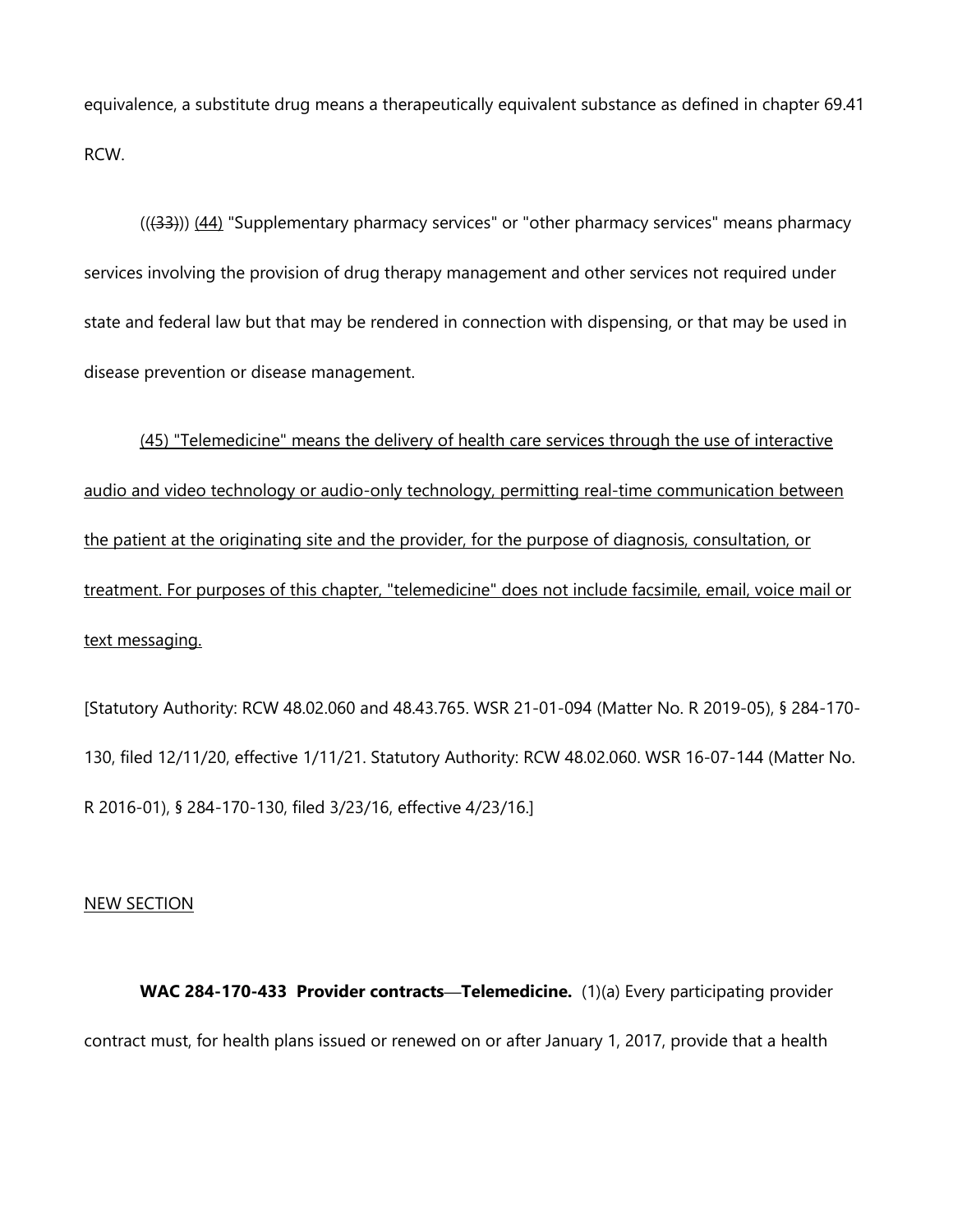carrier shall reimburse a provider for a health care service provided to a covered person through telemedicine or store and forward technology if:

(i) The plan provides coverage of the health care service when provided in person by the provider;

(ii) The health care service is medically necessary;

(iii) The health care service is a service recognized as an essential health benefit under section 1302(b) of the federal Patient Protection and Affordable Care Act in effect on January 1, 2015, RCW 48.43.005 and 48.43.715;

(iv) The health care service is determined to be safely and effectively provided through telemedicine or store and forward technology according to generally accepted health care practices and standards, and the technology used to provide the health care service meets the standards required by state and federal laws governing the privacy and security of protected health information; and

 (b) Beginning January 1, 2023, for audio-only telemedicine, the covered person has an established relationship with the provider.

 January 1, 2021, provide that, except as provided in (b) of this subsection, a carrier will reimburse a (2)(a) Every participating provider contract must, for health plans issued or renewed on or after provider for a health care service provided to a covered person through telemedicine as provided in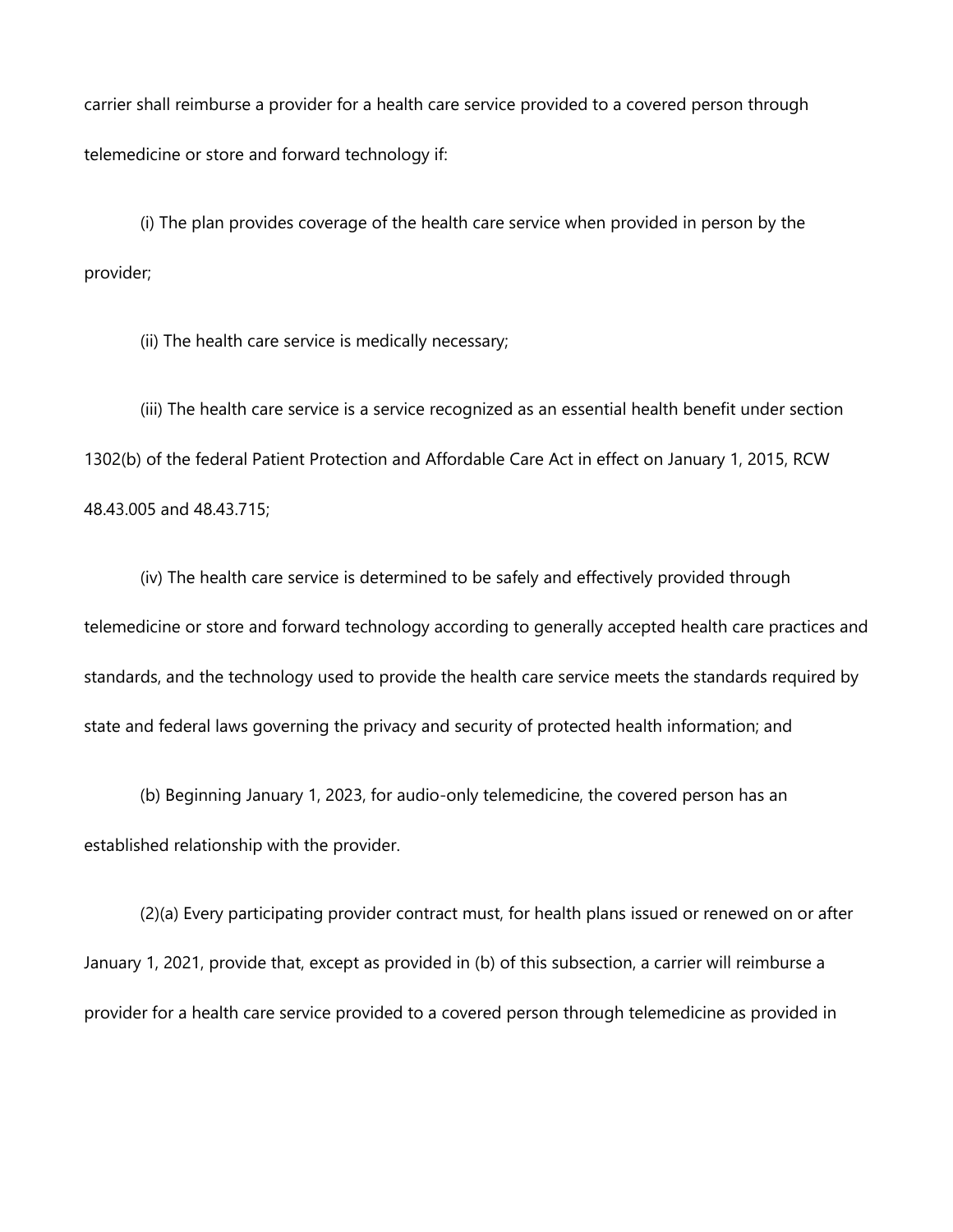RCW 48.43.735(1) the same amount of compensation the carrier would pay the provider if the health care service was provided in person by the provider.

(b) Hospitals, hospital systems, telemedicine companies, and provider groups consisting of eleven or more providers may elect to negotiate an amount of compensation for telemedicine services that differs from the amount of compensation for in-person services.

 For purposes of (b) of this subsection, the number of providers in a provider group refers to all providers within the group, regardless of a provider's location.

(c) For purposes of this section, reimbursement of store and forward technology is available only for those covered services specified in the negotiated agreement between the health carrier and the health care provider.

(3)(a) Every participating provider contract must, for health plans issued or renewed on or after January 1, 2017, provide that an originating site for a telemedicine health care service subject to subsection (1) of this section includes a:

(i) Hospital;

(ii) Rural health clinic;

(iii) Federally qualified health center;

(iv) Physician's or other health care provider's office;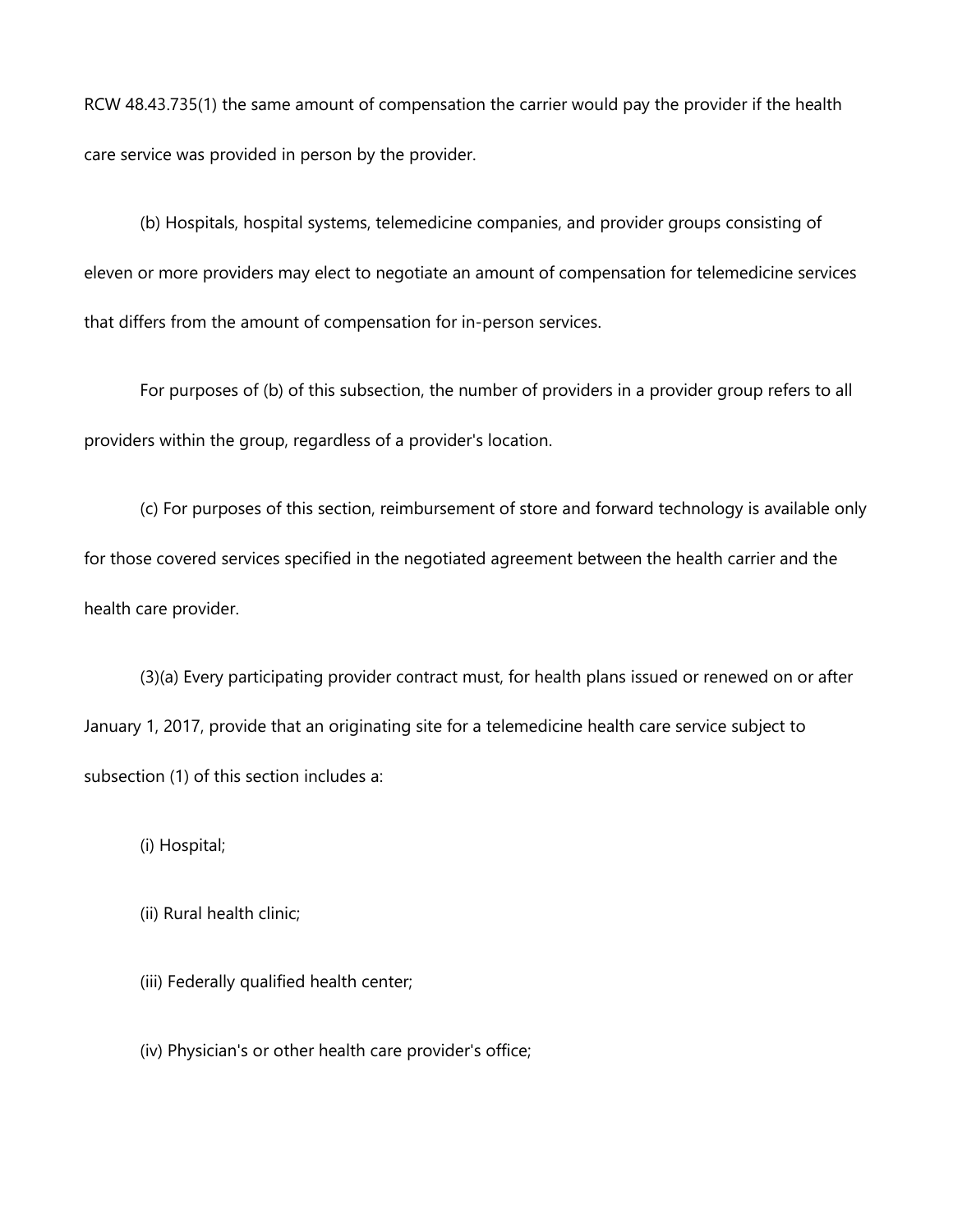(v) Licensed or certified behavioral health agency;

(vi) Skilled nursing facility;

(vii) Home or any location determined by the individual receiving the service including, but not limited to, a pharmacy licensed under chapter 18.64 RCW or a school-based health clinic as defined in RCW 43.70.XXX (section 2, chapter 68, Laws of 2021 (SHB 1225)); or

(viii) Renal dialysis center, except an independent renal dialysis center.

(b) Except for (a)(vii) of this subsection, any originating site under this subsection may charge a facility fee for infrastructure and preparation of the patient. Reimbursement for a facility fee must be subject to a negotiated agreement between the originating site and the health carrier. A distant site, a hospital that is an originating site for audio-only telemedicine, or any other site not identified in this subsection may not charge a facility fee.

(4) A health carrier may not distinguish between originating sites that are rural and urban in providing the coverage required in subsection (1) of this section.

(5) A health carrier may subject coverage of a telemedicine or store and forward technology health service under subsection (1) of this section to all terms and conditions of the plan in which the covered person is enrolled including, but not limited to, utilization review, prior authorization, deductible, copayment, or coinsurance requirements that are applicable to coverage of a comparable health care service provided in person. The terms and conditions of a health plan cannot impose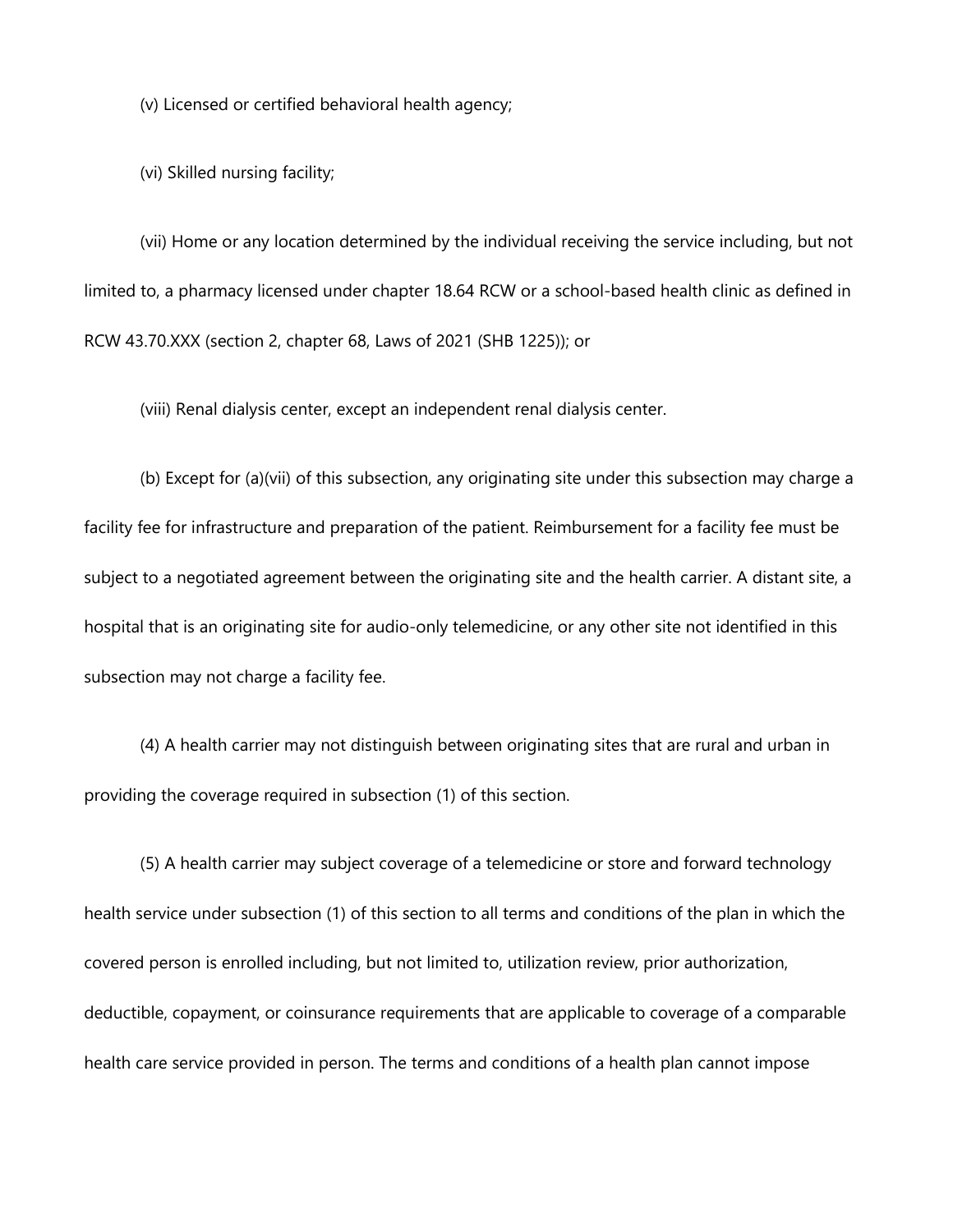cost-sharing that would apply if the same service were provided in-person. deductibles, copayments, or coinsurance requirements that are higher for telemedicine services than

(6)(a) Every participating provider contract must, effective July 25, 2021, provide that if a provider intends to bill a covered person or the covered person's health plan for an audio-only telemedicine service, the provider must obtain patient consent from the covered person for the billing in advance of the service being delivered, consistent with the requirements of this subsection.

 with a provider and may constitute consent to such visits for a period of up to twelve months. If audio-(b)(i) A covered person's consent must be obtained prior to initiation of the first audio-only visit only visits continue beyond an initial twelve-month period, consent must be obtained from the covered person for each prospective twelve-month period.

(ii) A covered person may consent to be billed in writing or verbally. Consent must be documented and retained by the provider for a minimum of five years. The carrier also may require documentation of the covered person's consent as a condition of claim payment.

(iii) Consent to be billed for audio-only telemedicine services may be obtained by a provider's auxiliary personnel who are under the general supervision of the participating provider.

(7)(a) If the commissioner has cause to believe that any provider has engaged in a pattern of unresolved violations of RCW 48.43.735(8) or subsection (6) of this section, the commissioner may submit information to the department of health or the appropriate disciplining authority, as defined in RCW 18.130.020, for action.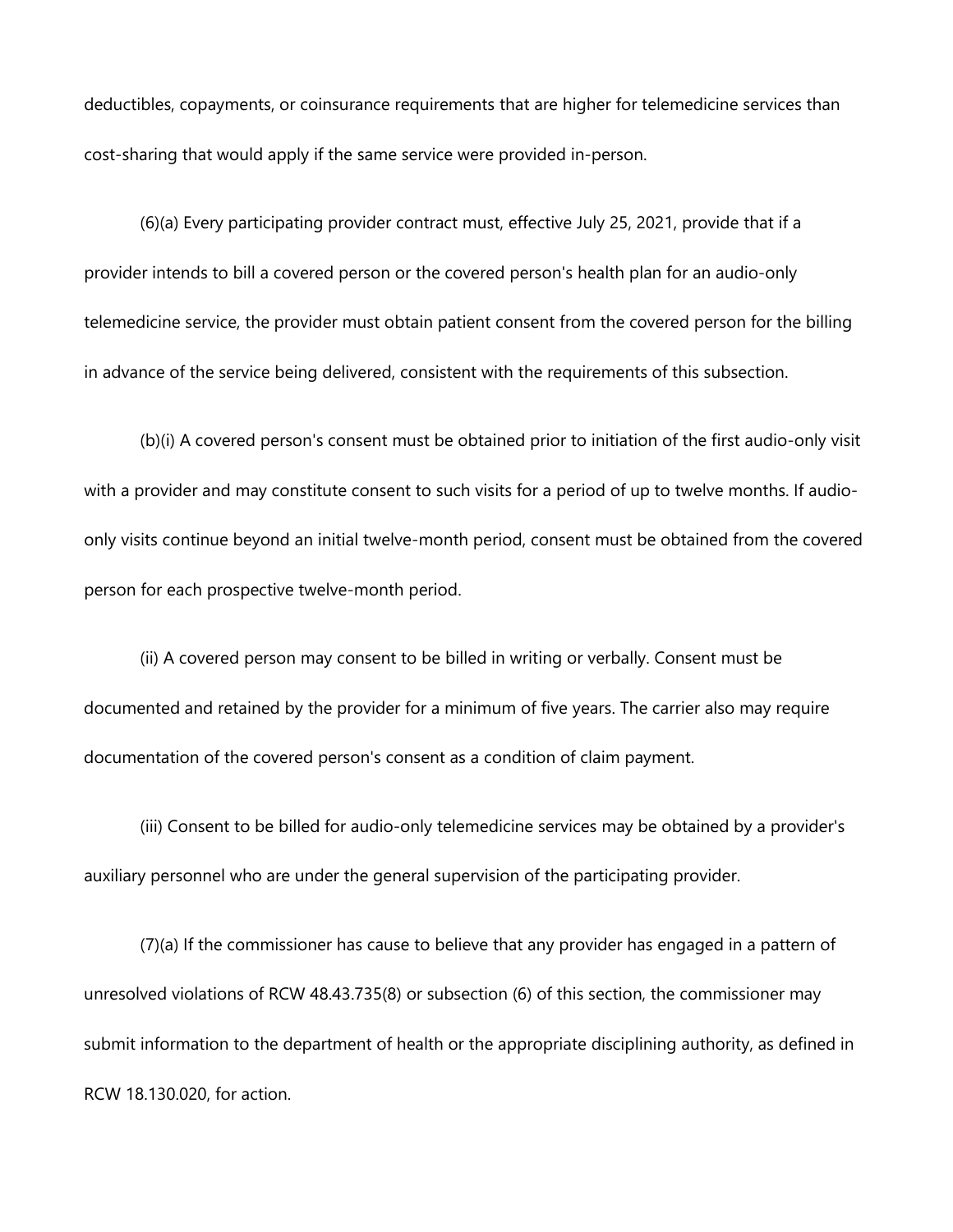(b) In determining whether there is cause to believe that a provider has engaged in a pattern of unresolved violations, the commissioner shall consider, but is not limited to, consideration of the following:

(i) Whether there is cause to believe that the provider has committed two or more violations of RCW 48.43.735(8) or subsection (6) of this section;

(ii) Whether the provider has been nonresponsive to questions or requests for information from the commissioner related to one or more complaints alleging a violation of RCW 48.43.735(8) or subsection (6) of this section; and

(iii) Whether, subsequent to correction of previous violations, additional violations have occurred.

(c) Prior to submitting information to the department of health or the appropriate disciplining authority, the commissioner may give the provider an opportunity to cure the alleged violations or explain why the actions in question did not violate RCW 48.43.735(8) or subsection (6) of this section.

(8) Every participating provider contract must, for health plans issued or renewed on or after July 25, 2021, ensure that access to telemedicine services are inclusive for those patients who may have disabilities or limited-English proficiency for whom the use of telemedicine technology may be more challenging, consistent with carriers' obligations under WAC 284-43-5940 through 284-43-5965 with respect to design and implementation of plan benefits.